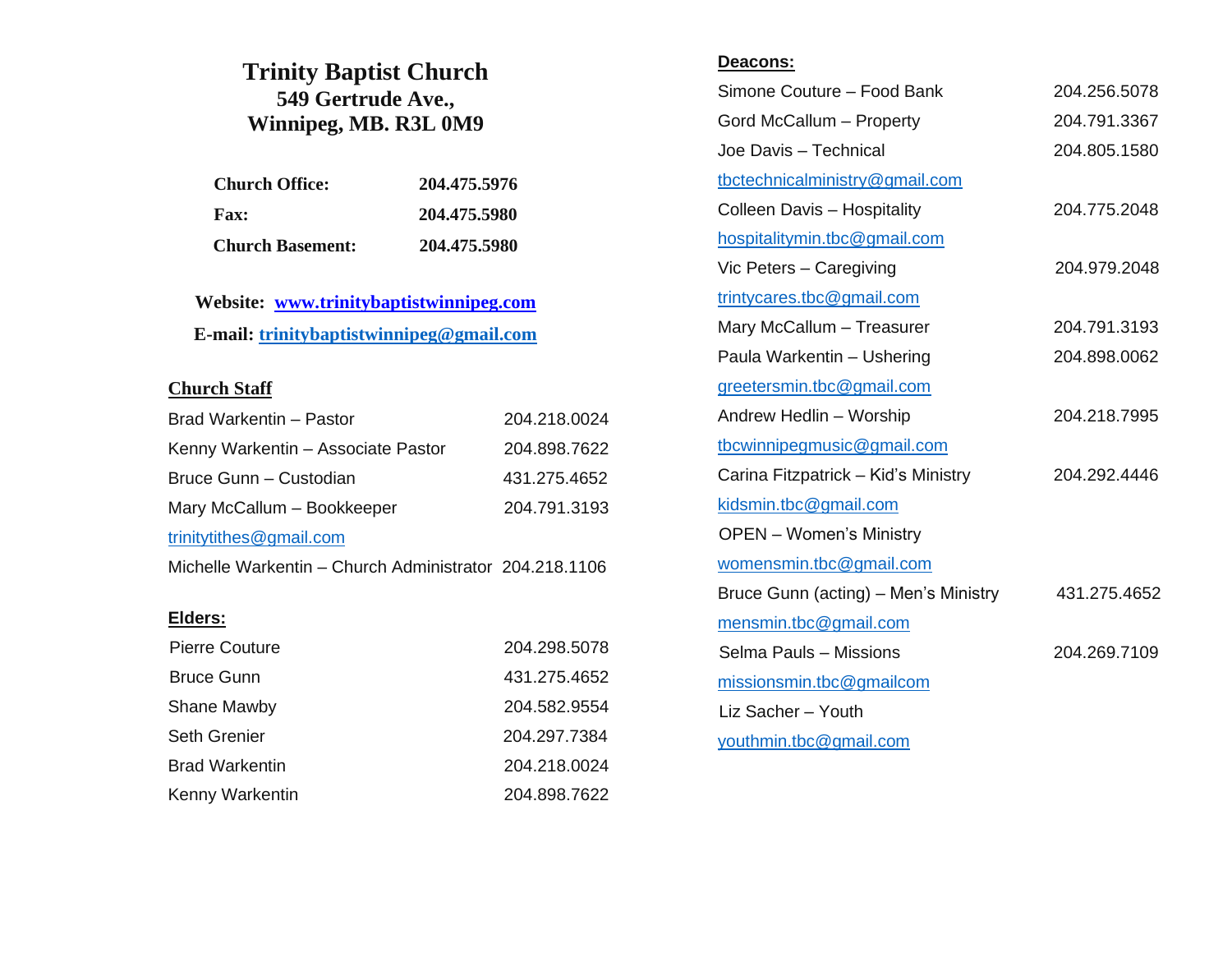### **Sister Churches**

| <b>Apostoles Y Profetas (Spanish Church)</b>                                                                                            |                                |
|-----------------------------------------------------------------------------------------------------------------------------------------|--------------------------------|
| Pastor Amos & Cecilia Zuniga<br>471 Dufferin Ave. R2W 2Y4<br>amos.zuniga@yahoo.com                                                      | 204.586.4139<br>c 204.955.3927 |
| Saul & Mirna Alberto (or Ines Zuniga)<br>84 Spence St. R3C 1Y3<br>albertoszuniga@yahoo.ca                                               | 204.772.0076                   |
| <b>Winnipeg Japanese Alliance Church</b>                                                                                                |                                |
| Tom & Miyako Ogasawara<br>30 Centrale Ave.<br>St. Anne R5H 1B8<br>$tom_ogasawara@yahoo.co.jp - Tom$<br>fukumay106385@gmail.com - Miyako | 204.797.1997                   |

#### **Partner Ministries**

| <b>Bethlehem Aboriginal Fellowship</b><br>467 Manitoba Ave.<br>Winnipeg, MB R2W 2G4<br>bethaf@shaw.ca  | 204.586.5707   |
|--------------------------------------------------------------------------------------------------------|----------------|
| <b>Canadian Baptist Ministries</b><br>7185 Millcreek Drive<br>Mississauga, ON L5N 5R4<br>www.cbmin.org | 1.905.821.3533 |
| Safe Families Canada<br>333 King Street<br>Winnipeg, MB R3B 0N1                                        |                |

## **Missionary/Ministry Workers**

Sandee Harder Safe Families Canada 333 King Street Winnipeg, MB R3B 0N1 [winnipeg@safefamilies.ca](mailto:winnipeg@safefamilies.ca) 

Jason Mandryk [jason.mandryk@gmail.com](mailto:jason.mandryk@gmail.com)

Don & Charlotte Roe 1.204.642.5707 Gimli Bible Camp Box 1579 Gimli MB R0C 1B0 [don.roe@onehopecanada.ca](mailto:don.roe@onehopecanada.ca)

Roly & Cristina Grenier [rcgrenier@gmail.com](mailto:rcgrenier@gmail.com)

Cory & Masami Giesbrecht 4-17-12, Miyayama-Cho, Toyonaka-City, Osaka, Japan, 560-0056 [coryg@multiply.net](mailto:coryg@multiply.net) [masamig@multiply.net](mailto:masamig@multiply.net)

**Careimpact** Careportal Contact: Adele Thompson

[winnipeg@safefamilies.ca](mailto:winnipeg@safefamilies.ca)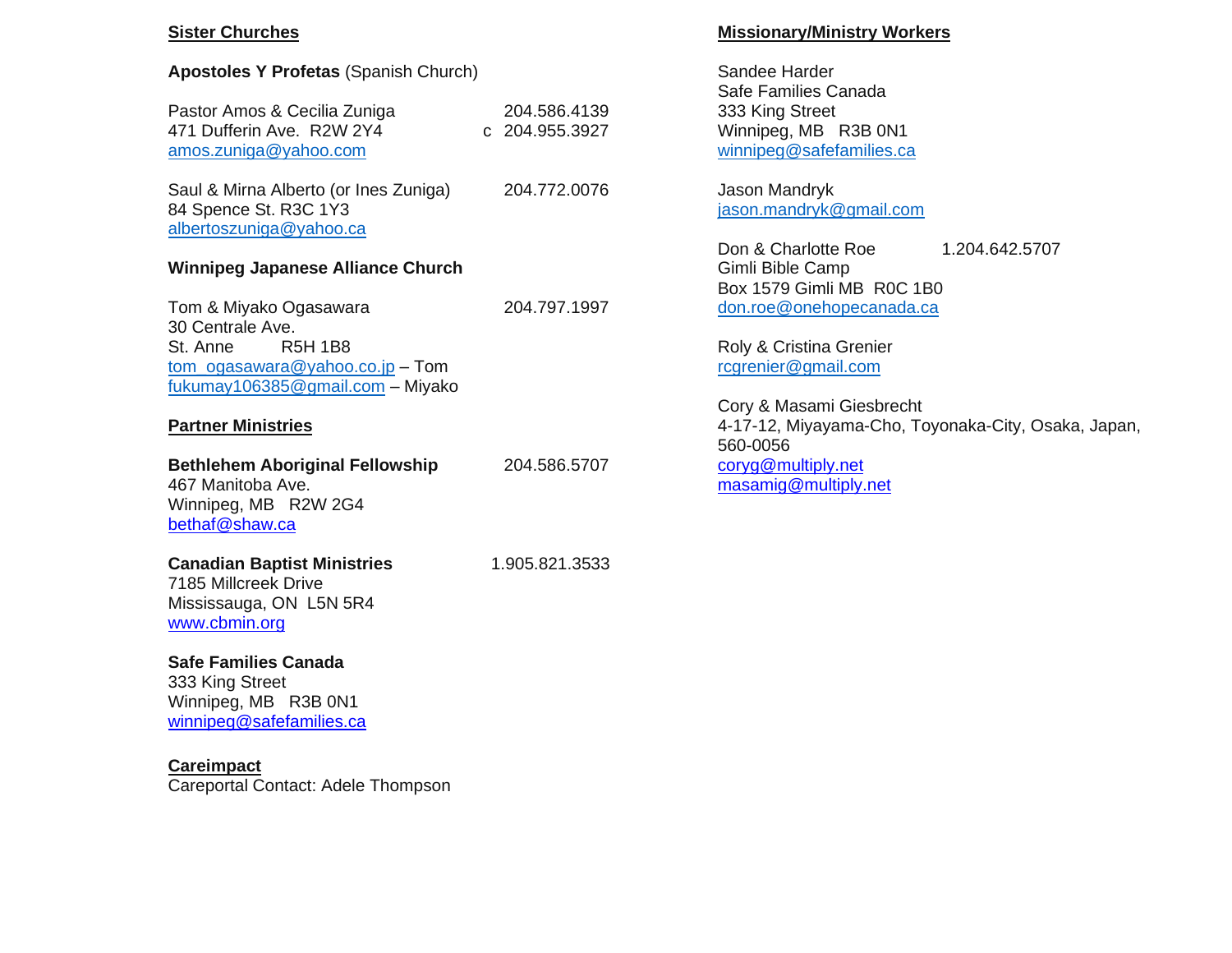| Aarrestad, Leif, Temeka<br>Calli, Naysa, Amari<br>984 Strathcona St.<br>chocolateymilk@hotmail.com<br>chocolateymilk@gmail.com | R3G 3G5        | L.<br>T. | 204.772.9866<br>204.794.5707<br>204.795.5141 | Davis, Kevin, Tiwa<br>Edward<br>11-1095 Wolever Ave.<br>zorksox@gmail.com                                                      | <b>R3G 0L3</b> |          | 204.390.1423                 |
|--------------------------------------------------------------------------------------------------------------------------------|----------------|----------|----------------------------------------------|--------------------------------------------------------------------------------------------------------------------------------|----------------|----------|------------------------------|
| Beardy, Walter, Joy<br>Theresa, Jamison, Justin<br>201-540 Pritchard Ave.<br>beardywalter@gmail.com                            | <b>R2W 2K3</b> | J.<br>W. | 431.373.4630<br>431.374.4110                 | Dean, Timothy, Erin<br>Eithne, Carrick<br>296 Yale Ave.<br>timothyjcdean@hotmail.com<br>drerindean@hotmail.com                 | R3M 0M1        | C.       | 204.275.6430<br>204.781.1061 |
| Bell, Bonnie<br>66 Riley Crescent<br>nomoreparsnips@gmail.com                                                                  | R3T 0J4        |          | 204.590.9970                                 | Dias De Vasconcelos, Leonardo, Nayara<br>Sofia<br>135 Crestmont Drive<br>leodias.vasconcelos@gmail.com                         | <b>R3X 0S1</b> |          | 204.869.7000                 |
| <b>Bloomer, Beverly</b><br>206 South 3199 Grant Ave<br><b>West Park Manor</b>                                                  | <b>R3P 2M2</b> |          | 204.896.3690                                 | <b>Dheilly, Gerard</b><br>30 Spence St.                                                                                        | <b>R3L 2E1</b> |          | 431.374.5198                 |
| Braun, Rod, Sonya<br>Joshua<br>100 Southwell Rd.<br>sonyajoy@gmail.com                                                         | <b>R2G 2X3</b> |          | 204.582.836                                  | Durksen, Esther<br>1452 - 20 Fort St.<br>jdurksen@gmail.com                                                                    | <b>R3C 4L3</b> | C.       | 204.489.2959<br>204.803.0850 |
| rodneysbraun@gmail.com<br>Carlos, Charles, Michelle<br>Cameryn, Thane, Magnus<br>212 Augusta Drive                             | R3T 4G5        | C.       | 204.774.8868<br>204.880.1140                 | Durksen, Tim, Allison<br>Jacob, Talia, Daniel<br>54009 PR 302, Anola Mb<br>tim durksen@hotmail.com<br>allisondurksen@gmail.com | <b>R5L0G2</b>  | C.       | 204.866.4408<br>204.803.9500 |
| cmail@mymts.net<br><b>Couture, Pierre, Simone</b><br>3 Julia Rd.<br>simonecout@shaw.ca<br>mrpierre1@shaw.ca                    | <b>R2N 4M5</b> | P.       | 204.256.5078<br>204.298.5078                 | Fitzpatrick, Jared, Carina<br>Peyton, Ezra, Adelaide<br>392 Davidson St.<br>csubchak@gmail.com<br>jfitzpatrick22@gmail.com     | R3J 2V1        | C.<br>J. | 204.292.4446<br>204.960.1688 |
| Cruz, Renan, Nicole<br>1-1240 Chamberlain Ave.<br>nicoleokamoto@icloud.com<br>renan.cruz@icloud.com                            | <b>R2X 1E7</b> | R.<br>N. | 431.337.5870<br>431.373.5299                 | Fomuwyam, Isaiah A.<br>605 Mulvey Ave.<br>anye@shaw.ca                                                                         | <b>R3M 1G1</b> | C.       | 204.453.5334<br>204.295.8722 |
| Davis, Joe, Colleen<br>706 Goulding St.<br>joe706g@gmail.com<br>colldav@gmail.com                                              | R3G 2S4        | C.<br>J. | 204.962.204<br>204.805.1580                  | Friesen, Jenna<br>6497 Henderson Hwy.<br>Gonor, MB<br>jenna.friesen@gmail.com                                                  | <b>R1C 0C4</b> |          | 204.880.7986                 |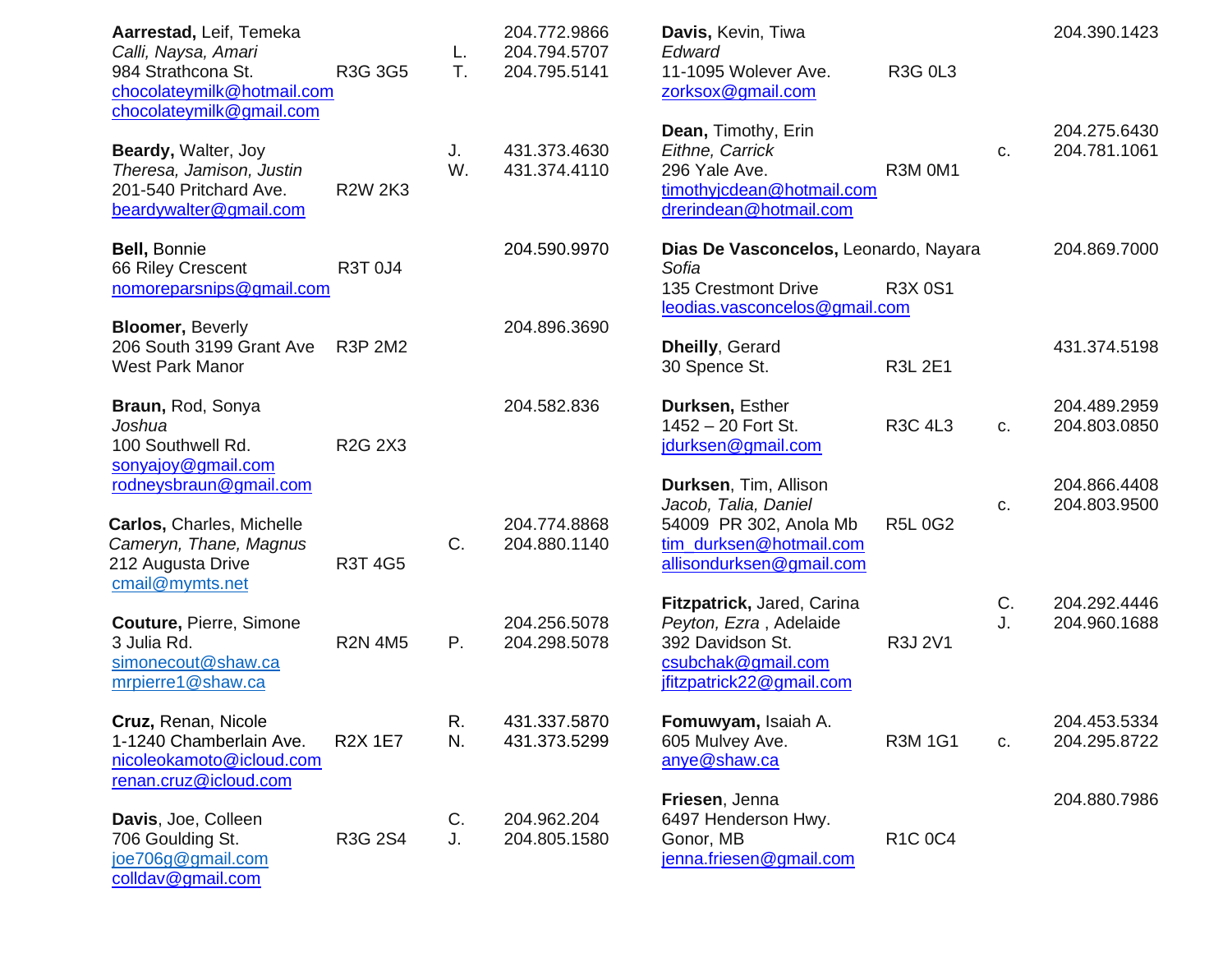| Funk, Mary Ann<br>366 Beverly St.<br>maryann.funk@gmail.com                                                                | R3G 1T8        |          | 204.881.6810                 | Harbour, Grace<br>321 - 626 McMillan Ave.<br>graceharbour9@gmail.com                                                | <b>R3M 0T9</b> |          | 431.337.8491                 |
|----------------------------------------------------------------------------------------------------------------------------|----------------|----------|------------------------------|---------------------------------------------------------------------------------------------------------------------|----------------|----------|------------------------------|
| Gebreyesus, Yosief, Feven<br>Yokabed, Yossias<br>800 Wolseley Ave.<br>fevenyoki@gmail.com                                  | <b>R3G 1C6</b> |          | 431.374.7860                 | Harder, Sandee<br>707 - 1305 Grant Ave.<br>sandee.harder@hotmail.com                                                | <b>R3M 1Z7</b> |          | 204.771.6773                 |
| Gelo, Rad, Sheri-Lynn<br>Elijah<br>Box 43 Grp. 327 RR3<br>Selkirk, MB<br>kenrgelo@gmail.com                                | <b>R1A 2A8</b> | R.<br>S. | 204.880.9731<br>204.218.9354 | Hedlin, Andrew, Jolene<br>Parker, Callie, Jackson<br>122 Houde Dr.<br>jolene.hedlin@gmail.com<br>adhedlin@gmail.com | <b>R3V 1C5</b> | А.<br>J. | 204.218.7995<br>204.880.7995 |
| sherileigh91@hotmail.com                                                                                                   |                |          |                              | Herter, Maciel, Erika<br>Veronica                                                                                   |                | М.<br>Е. | 431.374.0121<br>431.374.0119 |
| Giesbrecht, Derek, Shannon<br>Rylie<br>106-285 Maxwell Place                                                               | <b>R2K0C8</b>  | S.       | 431.373.4595                 | A - 664 McMillan Ave.<br>maciel.herter@gmail.com                                                                    | R3M 0T9        |          |                              |
| shannonmusic7@gmail.com                                                                                                    |                |          |                              | Hofer, Paul, Katie<br>367 Marshall Bay                                                                              | <b>R3T 0R8</b> |          | 204.474.0993                 |
| Grafe, Peter, Heather<br><b>Timothy</b><br>101-620 Gertrude Ave.<br>goodgrafe@gmail.com (Heather)<br>peterkgrafe@gmail.com | <b>R3M 2M9</b> | Ρ.<br>Η. | 204.451.6242<br>204.451.6243 | Hudson, Val<br>167 Palliser<br>mommycat22@shaw.ca                                                                   | <b>R2W 0M1</b> |          | 431.336.6126                 |
| Grantham, Shirley<br>812-400 Stradbrook Ave.<br>honeysig@icloud.com                                                        | <b>R3L 2P8</b> |          | 204.235.1229                 | Huszar, Sadie<br>620 Warsaw Ave.<br>shuszar@shaw.ca                                                                 | <b>R3M 1C6</b> |          | 204.416.7335                 |
| Greifenhagen, Tina<br>502 Brandon Ave.                                                                                     | <b>R3L 0T8</b> |          | 204.894.0875                 | Jackman, Tanya<br>Connor                                                                                            |                |          | 204.996.2530                 |
| tinajoy7@hotmail.com                                                                                                       |                |          |                              | Janzen, Kurt                                                                                                        |                |          | 204.997.4474                 |
| Grenier, Jessica, Seth<br>Salomé, Anita<br>267 Leila Ave.                                                                  | <b>R2V 1L7</b> | S.<br>J. | 204.297.7384<br>204.298.9086 | Jerger, Fred, Tina<br>510-555 River Ave.                                                                            | <b>R3L 0E3</b> |          | 204.474.2505                 |
| sigrenier08@gmail.com<br>jessi.grenier@gmail.com                                                                           |                |          |                              | Keep, Marshal<br>66 Riley Crescent<br>marshalkeep@gmail.com                                                         | R3T 0J4        |          | 204.284.9068                 |
| Gunn, Bruce, Sharon<br>962 Calrossie Blvd.<br>gunnwb@mts.net                                                               | <b>R3T 0X1</b> |          | 204.453.3459                 | Keep, Nelson<br>590 Oakland Ave.                                                                                    | <b>R2G 0B5</b> |          | 204.284.9068                 |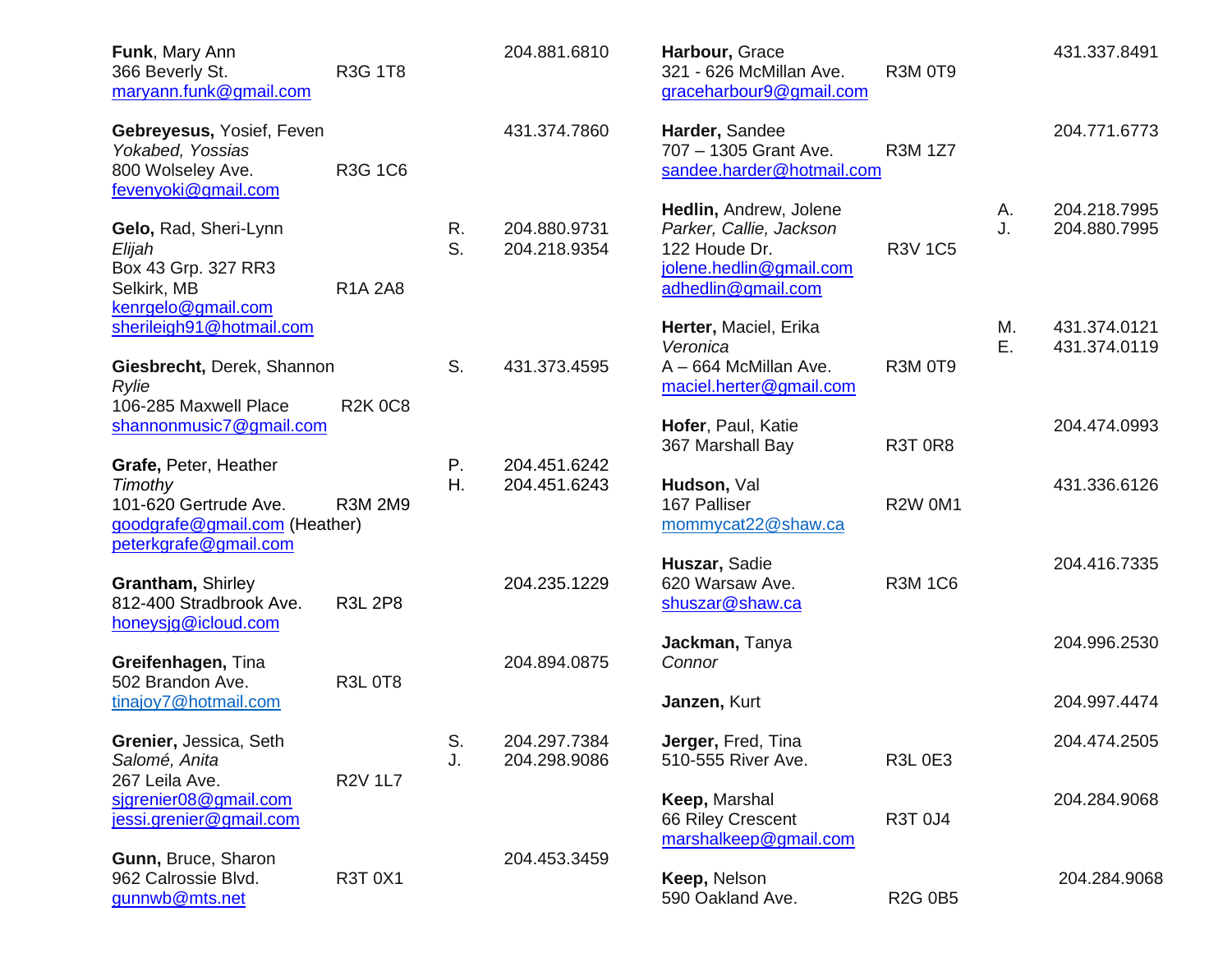| Krahn, Joel, Georgette<br>762 Ingersoll St.<br>krahn.g@gmail.com     | <b>R3G 2J8</b> | J.<br>G. | 780.445.0896<br>204.583.4483                 | Miller, Jenny<br>806-400 Stradbrook Ave.<br>shagwilliem@gmail.com                  | <b>R3L 2P8</b> |          | 204.231.0611                                 |
|----------------------------------------------------------------------|----------------|----------|----------------------------------------------|------------------------------------------------------------------------------------|----------------|----------|----------------------------------------------|
| joel.krahn@gmail.com<br>Lannon, Jeannette<br>803 Dudley Ave.         | <b>R3M 1P9</b> |          | 204.899.2627                                 | Morgan, Kyle, Ashley<br>Elias, Hazel<br>471 Craig St.<br>kdmorgan01@hotmail.com    | R3G 3C2        | А.<br>K. | 204.880.4095<br>204.588.4095                 |
| jlannon37@gmail.com                                                  |                |          |                                              | ashley-robyn@hotmail.com                                                           |                |          |                                              |
| Letkemann, Virginia<br>495 Paufeld Dr.<br>ex.33.14@gmail.com         | <b>R2G 0V4</b> |          | 204.668.4609                                 | Neil, Stephen, Lori<br>Faith, Rachel<br>59 Cotter Circle<br>prairieneils@gmail.com | <b>R2N 4R3</b> |          | 204.721.4172                                 |
| Lyons, Hilary<br>355 Laxdal Rd.<br>lyonshi@student.cmu.ca            | <b>R3R 0W5</b> |          | 204.889.4013                                 | Olynyk, Larry, Shirley<br>908 - 600 Setter St.<br>olynyklarry@gmail.com            | <b>R2Y 2H7</b> | L.<br>S. | 204.897.0913<br>204.889.3598<br>204.510.0913 |
| Mawby, Shane, Lois<br>460 Cathedral Ave.                             | <b>R2W 0Y1</b> | S.<br>L. | 204.582.9554<br>204.802.9871                 | sdancer@mymts.net                                                                  |                |          |                                              |
| lo_lo_ma@hotmail.com<br>shanemawby@hotmail.com                       |                |          |                                              | Paszlack, Stefan, Chelsea<br>Theodor, Felix<br>662 Spruce St.                      | R3G 2Z1        | S.<br>C. | 204.960.4179<br>204.999.7214                 |
| <b>Mbulo, Mbateta</b><br>106-424 River Ave.<br>just_trishe@yahoo.com | <b>R3L 0C6</b> |          | 204.478.7820                                 | chelsea_timmermann@hotmail.com<br>Stefan.Paszlack@gmail.com                        |                |          |                                              |
| McCallum, Gord, Mary<br>98 Malibu Rd.<br>gordmary@shaw.ca            | <b>R2R 2J8</b> | G.<br>М. | 204.694.5860<br>204.791.3367<br>204.791.3193 | Pauls, Selma<br>607-1460 Portage Ave<br>sppauls@shaw.ca                            | R3G 3M9        | C.       | 204.269.7109<br>204.479.6663                 |
| McCallum, Ian, Christina<br>Lucas, Grace<br>1039 Alfred Ave.         | <b>R2X 0V3</b> | C.<br>I. | 204.691.5187<br>204.619.4058<br>204.801.5334 | Perkins, Dean, Donna<br>609 - 41 Clayton Drive<br>diperkins1939@yahoo.ca           | <b>R2M 1G3</b> | C.       | 204.416.2217<br>204.688.0448                 |
| chrissy.b.t@hotmail.com - C<br>tutor431@hotmail.com - I              |                |          |                                              | Peters, Vic, Kris<br>Nathaniel, Theodor<br>590 Oakland Ave.                        | <b>R2G 0B5</b> | C.       | 204.414.5812<br>204.979.2048                 |
| McVeigh, Bob, Pat<br>556 Kylemore Ave<br>bpmcveigh west@hotmail.com  | <b>R3L 1B6</b> |          | 204.474.2083                                 | kiragecko@gmail.com - K<br>sandro997@gmail.com - V                                 |                |          |                                              |
|                                                                      |                |          |                                              | Plett, Brianna<br>113 Market Ave.<br>bri_444@hotmail.com                           | <b>R3B 0P5</b> |          | 204.688.4377                                 |